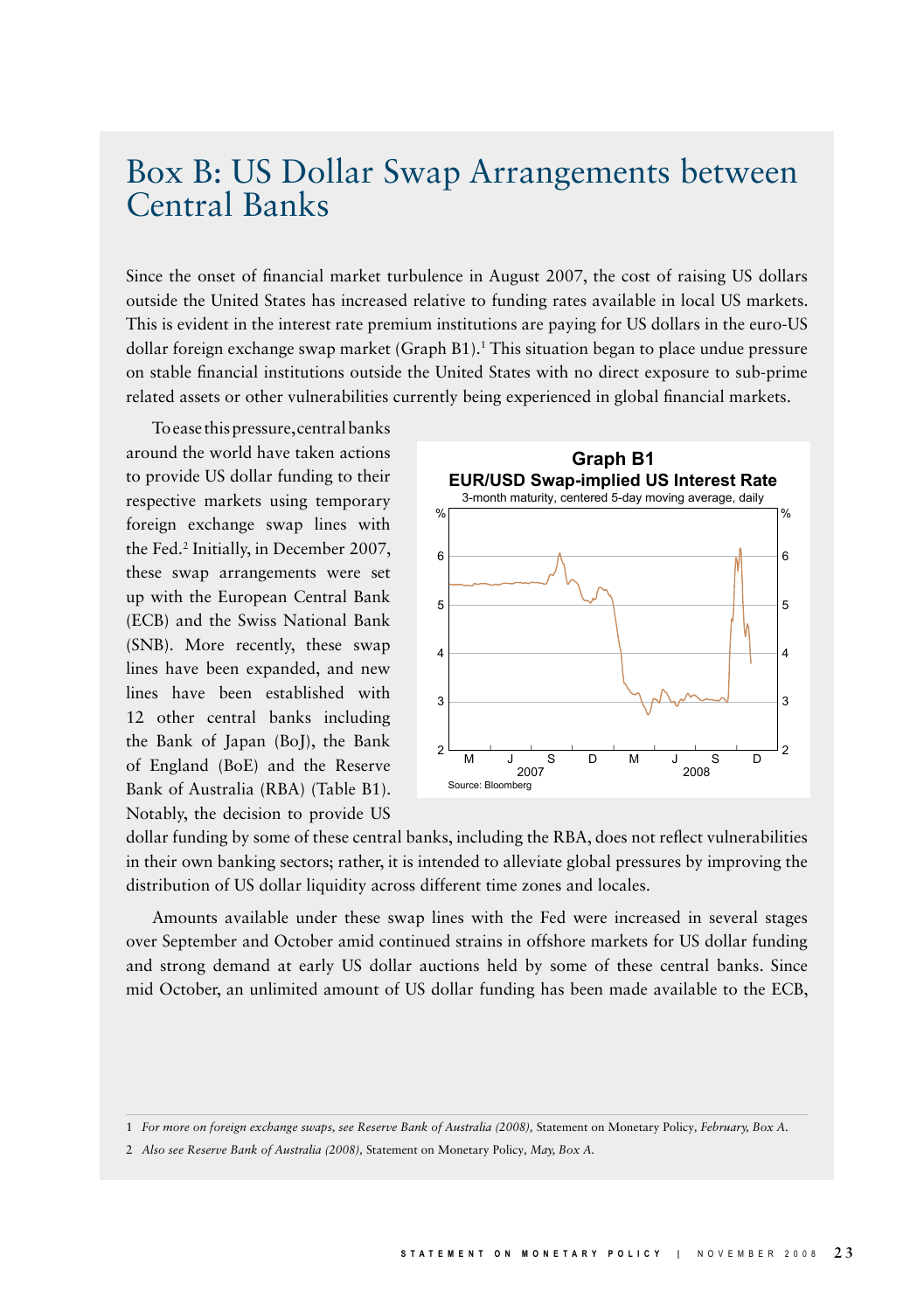|                                 | As at<br>19 Dec 2007 | As at<br>24 Sep 2008 | As at<br>29 Oct 2008 | Amount<br>outstanding as<br>at 29 Oct 2008 |
|---------------------------------|----------------------|----------------------|----------------------|--------------------------------------------|
| European Central Bank           | 20                   | 110                  | Unlimited            | 210                                        |
| Bank of England                 |                      | 40                   | Unlimited            | 74                                         |
| Bank of Japan                   |                      | 60                   | Unlimited            | 70                                         |
| Sveriges Riksbank               |                      | 10                   | 30                   | 27                                         |
| Swiss National Bank             | $\overline{4}$       | 27                   | Unlimited            | 26                                         |
| Reserve Bank of Australia       |                      | 10                   | 30                   | 18                                         |
| Danmarks Nationalbank           |                      | 5                    | 15                   | 15                                         |
| Norges Bank                     |                      | 5                    | 15                   | 3                                          |
| Bank of Canada                  |                      | 10                   | 30                   | $\Omega$                                   |
| Banco Central do Brasil         |                      |                      | 30                   |                                            |
| Banco de México                 |                      |                      | 30                   |                                            |
| Bank of Korea                   |                      |                      | 30                   |                                            |
| Monetary Authority of Singapore |                      |                      | 30                   |                                            |
| Reserve Bank of New Zealand     |                      |                      | 1.5                  |                                            |
| Total                           | 24                   | 277                  | Unlimited            | 442                                        |

## **Table B1: Amount Available under US Dollar Swap Auction Facilities(a)** US\$ billion

(a) Excludes central banks' direct foreign exchange swaps with counterparties Source: central banks

BoJ, BoE and SNB. These central banks have subsequently been able to lend any amount of US dollars demanded in their respective markets at various maturities of up to three months, against local eligible collateral.

In operational terms, the recipient central bank enters a foreign exchange swap agreement with the Fed in which it borrows US dollars and lends its local currency, and agrees to reverse the transaction at a specified future date. The recipient central bank then auctions the US dollars to its domestic counterparties, typically against local-currency-denominated collateral eligible in its usual domestic liquidity operations. The availability of US dollar funding for sound banks operating outside the United States is therefore less adversely affected by the current turmoil in international financial markets.

Central bank auctions of US dollars appear to have helped alleviate the upward pressure on overnight interest rates observed in recent weeks. In particular, offshore US dollar rates implied by euro-US dollar swaps fell rapidly, and term LIBOR rates began to fall, following the introduction of fixed-rate auctions for unlimited amounts.

As a result of these swaps, the balance sheet of the Fed has expanded as its gross foreign exchange reserves reflect a temporary increase in foreign currency holdings (Graph B2). The gross foreign exchange reserves of the receiving central banks are unaffected by the swap, as the proceeds are immediately lent out in domestic operations for local currency collateral and